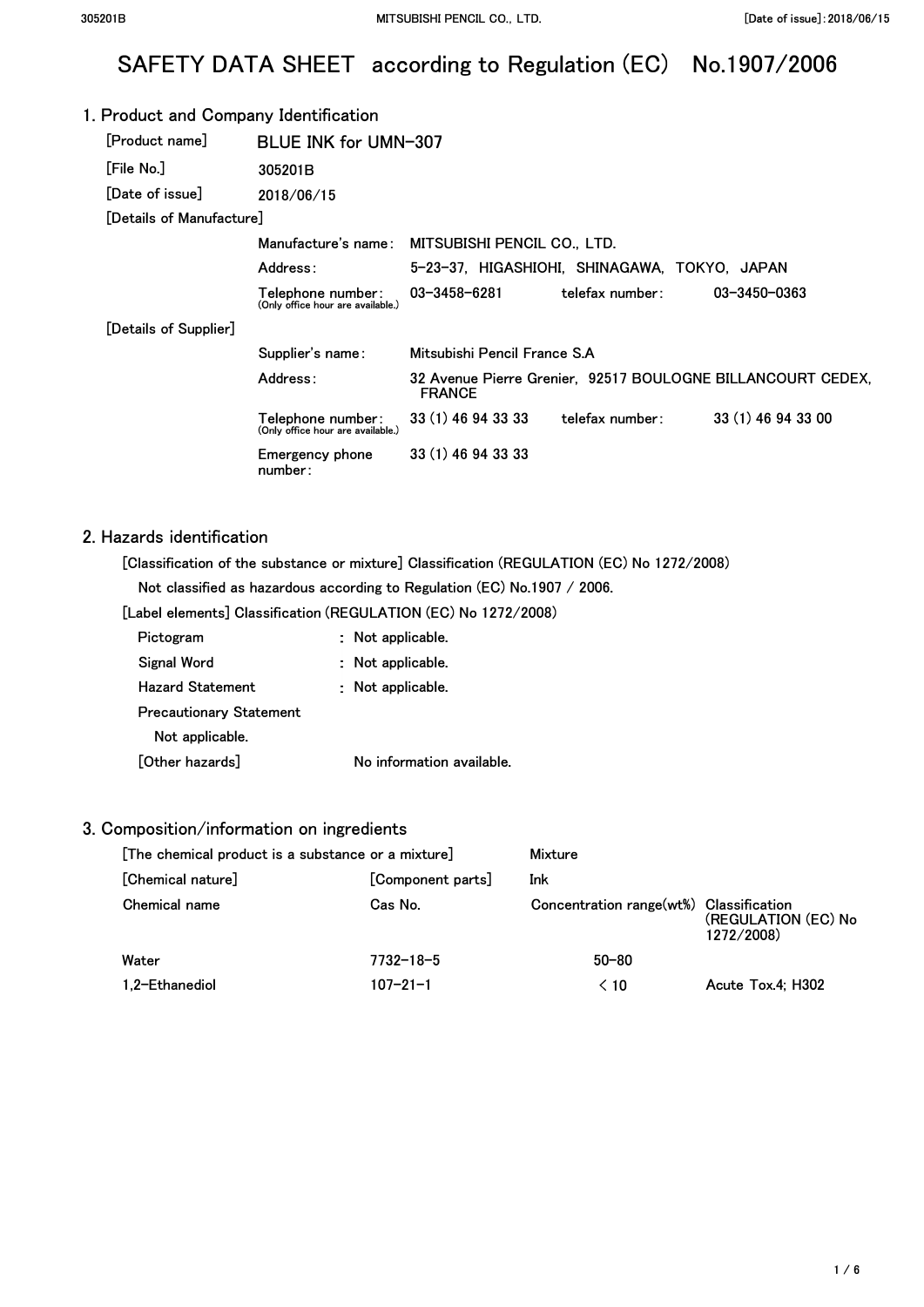### $\overline{4}$ .

| First aid measures                  |                                                                                                                                                 |
|-------------------------------------|-------------------------------------------------------------------------------------------------------------------------------------------------|
| [Description of first aid measures] |                                                                                                                                                 |
| Eye contact                         | : Flush eyes with plenty of water for at least 15 minutes.                                                                                      |
|                                     | : Take off the contact lens if possible                                                                                                         |
|                                     | : Consult medical advice depending on the symptoms.                                                                                             |
| Skin contact                        | : Wash skin with soap and water for at least 15 minutes while removing<br>contaminated clothing and shoes.                                      |
|                                     | : Consult medical advice depending on the symptoms.                                                                                             |
|                                     | : Thoroughly clean and dry contaminated clothing and shoes before reuse.                                                                        |
| Ingestion                           | : Rinse mouth, give plenty of water to dilute. No specific intervention is indicated<br>as compound is not likely to be hazardous by ingestion. |
|                                     | : Consult medical advice depending on the symptoms.                                                                                             |
| Inhalation                          | : Due to its low vapor pressure inhalation is unlikely at room temperature.                                                                     |
|                                     | $\pm$ If not feeling well, move to an area of fresh air and rest.                                                                               |
|                                     |                                                                                                                                                 |

: Consult medical advice depending on the symptoms. [Most important symptoms and effects, both acute and delayed] No information available.

[Indication of any immediate medical attention and special treatment needed]

No information available.

# 5. Firefighting measures

| [Extinguishing media]                                   | Regular dry chemical, carbon dioxide, water, regular foam                                            |  |
|---------------------------------------------------------|------------------------------------------------------------------------------------------------------|--|
| [Special hazards arising from the substance or mixture] |                                                                                                      |  |
|                                                         | No further relevant information available.                                                           |  |
| [Advice for firefighters]                               | Stay upwind and keep out of low areas and avoid inhalation of material or<br>combustion by-products. |  |
|                                                         | Wear suitable protective equipment.                                                                  |  |

#### 6. Accidental release measures

[Personal precautions, protective equipment and emergency procedures]

|                                                        | Rope off the area to contain the leak and prohibit entrance except for<br>authorized persons.                |  |
|--------------------------------------------------------|--------------------------------------------------------------------------------------------------------------|--|
|                                                        | Wear appropriate protection gear.                                                                            |  |
|                                                        | Do not work in the leeward.                                                                                  |  |
| [Environmental precautions]                            | Collect leaked material in empty container after leading outflow to a safe area<br>containing earth and sand |  |
|                                                        | Do not allow leaked material to pollute rivers, lakes, etc.                                                  |  |
| [Methods and material for containment and cleaning up] |                                                                                                              |  |
|                                                        | Wipe off by dry cloth and wash with water.                                                                   |  |
|                                                        | Dispose of pollution or waste in accordance with national, state and local<br>regulations.                   |  |
| [Reference to other sections]                          | No information available.                                                                                    |  |
|                                                        |                                                                                                              |  |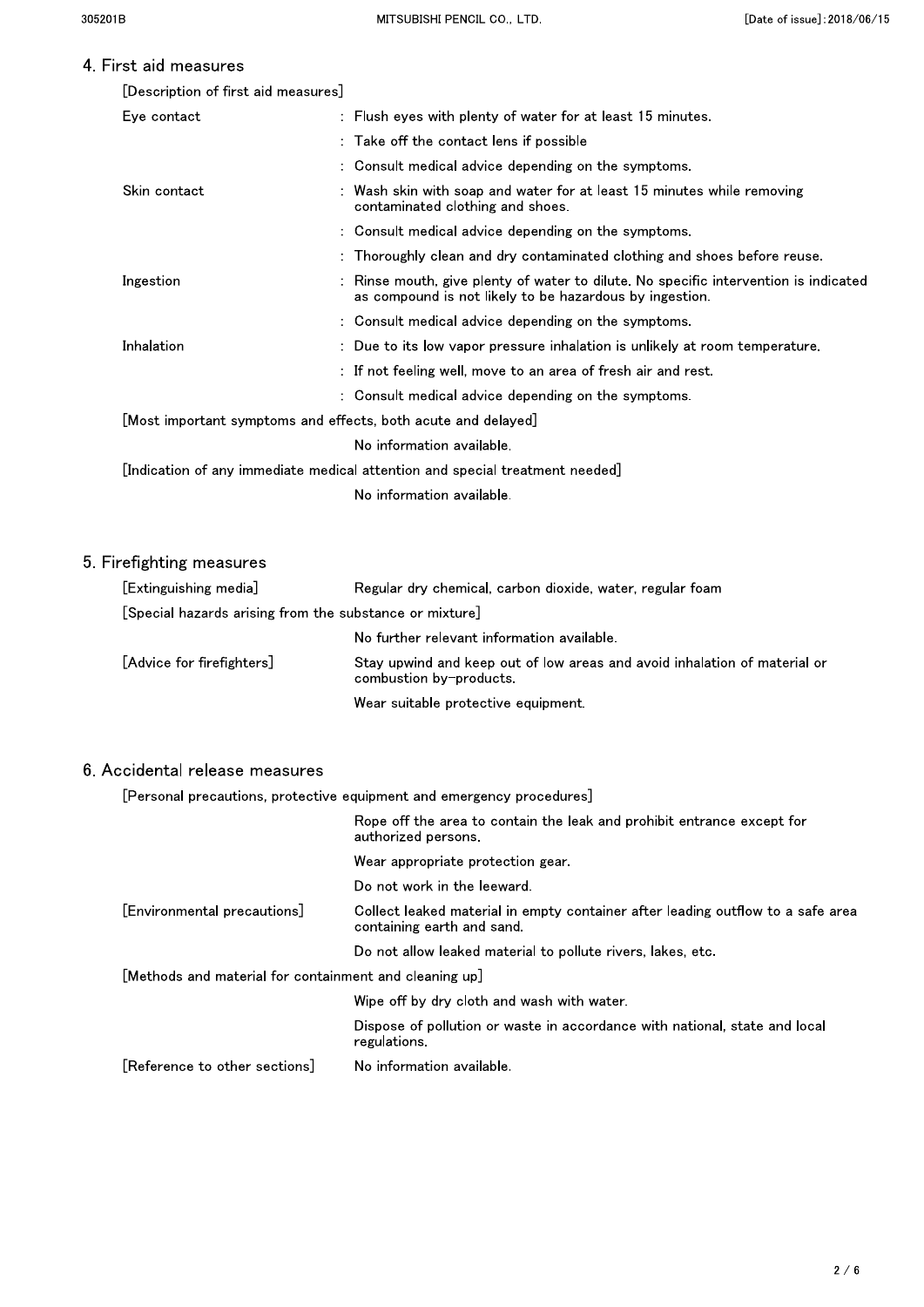# 7. Handling and storage

| [Precautions for safe handling]                                |                                                                                                |  |
|----------------------------------------------------------------|------------------------------------------------------------------------------------------------|--|
|                                                                | Do not lick or swallow the ink.                                                                |  |
|                                                                | Avoid contact with skin and eves                                                               |  |
|                                                                | Recap after use, and keep out of the reach of infants.                                         |  |
| [Conditions for safe storage, including any incompatibilities] |                                                                                                |  |
|                                                                | Keep away from oxidizing materials, ignition sources, high temperature and<br>direct sunlight. |  |
|                                                                | Use a container to fill up at the time of shipment.                                            |  |
|                                                                | Recommended temperature : $0-40^{\circ}$ C                                                     |  |
| $[Specific$ end $use(s)]$                                      | No information available.                                                                      |  |

# 8. Exposure controls/personal protection

| [Control parameters] |                        |             |                                                                                                                                                                               |
|----------------------|------------------------|-------------|-------------------------------------------------------------------------------------------------------------------------------------------------------------------------------|
| Chemical name        |                        | <b>OSHA</b> | ACGIH                                                                                                                                                                         |
| 1.2-Ethanediol       |                        |             | (STEL)100mg/m3                                                                                                                                                                |
| [Exposure controls]  |                        |             |                                                                                                                                                                               |
|                      | Protective equipment   |             | $\therefore$ Not required.                                                                                                                                                    |
|                      | Respiratory protection |             | $\therefore$ Not required.                                                                                                                                                    |
| Hands protection     |                        |             | : It is not particularly necessary, but the person of the<br>erethism recommends in particular the wearing of<br>protection gloves from an aspect of the contact<br>defense.  |
| Eye protection       |                        |             | : It is not particularly necessary, but the person of the<br>erethism recommends in particular the wearing of<br>protection glasses from an aspect of the contact<br>defense. |
| Skin protection      |                        |             | : It is not particularly necessary, but the person of the<br>erethism recommends in particular the wearing of<br>protection clothes from an aspect of the contact<br>defense. |

# $9. P<sub>r</sub>$

| [Information on basic physical and chemical properties]<br>: Blue<br>: Liquid<br>slight odor<br>about 7.1 |
|-----------------------------------------------------------------------------------------------------------|
|                                                                                                           |
|                                                                                                           |
|                                                                                                           |
|                                                                                                           |
| : No information available.[Water $100.0^{\circ}$ C]                                                      |
| No information available.                                                                                 |
| : $\,$ No information available [1,2-Ethanediol 111.0 $^{\circ}$ C]                                       |
| : No information available.[1,2-Ethanediol $398.0^{\circ}$ C]                                             |
| No information available.                                                                                 |
| $:$ No information available.                                                                             |
| : about1.1                                                                                                |
| : soluble                                                                                                 |
| $:$ No information available.                                                                             |
| No information available.                                                                                 |
|                                                                                                           |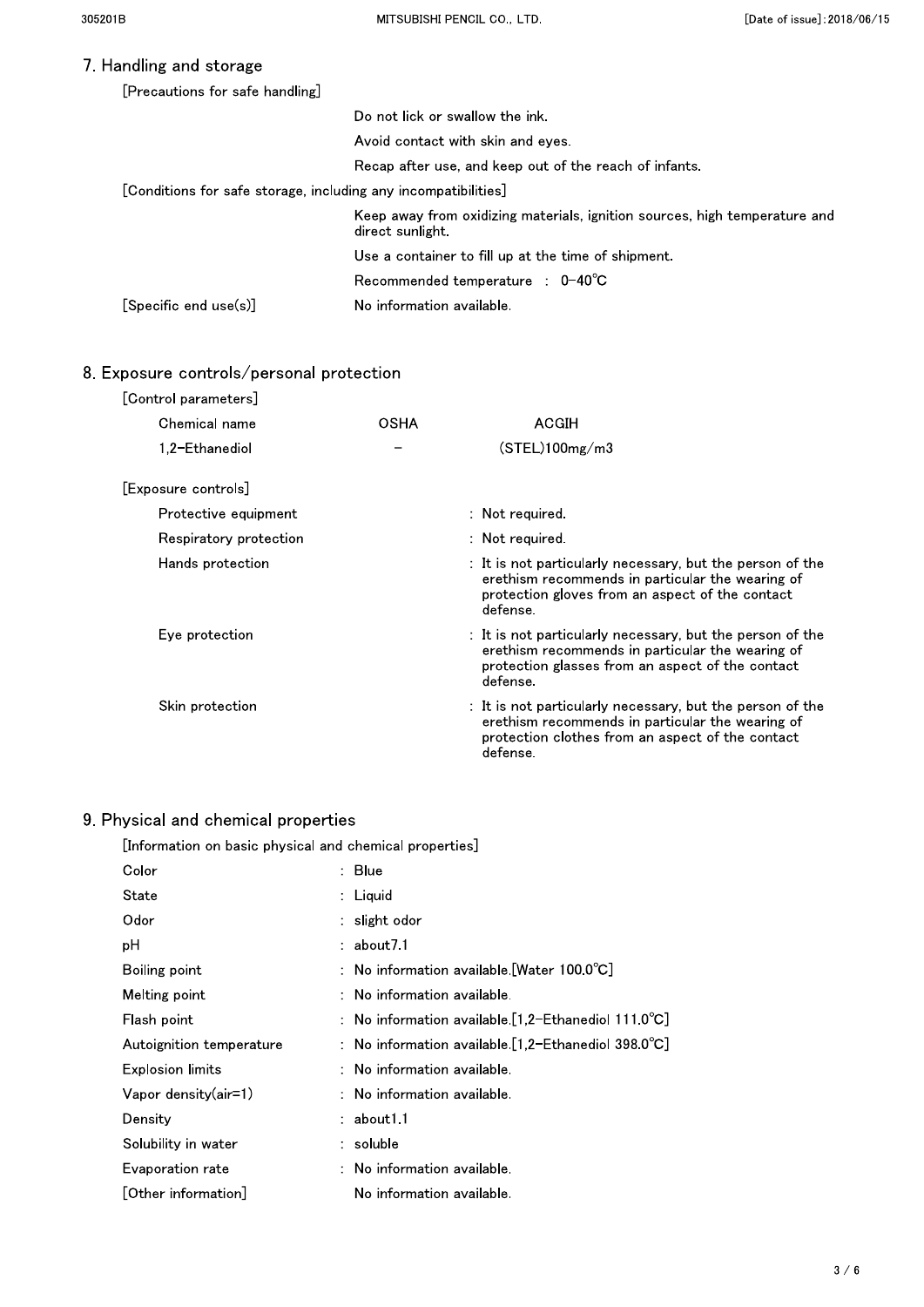| 10 Stability and reactivity                                                |                                                                            |
|----------------------------------------------------------------------------|----------------------------------------------------------------------------|
| [Chemical stability]                                                       | This mixture is stable in normal temperature, a condition of the pressure. |
| [Reactivity]                                                               | No data available.                                                         |
| [Conditions to avoid]                                                      | Avoid heat, flames, sparks and other sources of ignition.                  |
|                                                                            | Avoid direct sunlight and high temperature.                                |
| [Incompatible materials]                                                   | No information available.                                                  |
| [Hazardous decomposition products]<br>[Possibility of hazardous reactions] | No information available.<br>No information available.                     |
|                                                                            |                                                                            |
| 11. Toxicological information                                              |                                                                            |
| [Information on toxicological effects]                                     |                                                                            |
| Acute toxicity(oral)                                                       |                                                                            |
| Not classified                                                             | : >5000 mg/kg (estimate value)                                             |
| Acute toxicity(skin)                                                       |                                                                            |
| Classification not possible                                                | : No information available.                                                |
| Acute toxicity(inhalation:vapours)                                         |                                                                            |
| Classification not possible                                                | : No information available.                                                |
| Skin corrosion/irritation                                                  |                                                                            |
| No information available.                                                  |                                                                            |
| Serious eye damage/Eye Irritation                                          |                                                                            |
| No information available.                                                  |                                                                            |
| Respiratory sensitizer                                                     |                                                                            |
| No information available.                                                  |                                                                            |
| Skin sensitizer                                                            |                                                                            |
| No information available.                                                  |                                                                            |
| Germ cell mutagenicity                                                     |                                                                            |
| No information available.                                                  |                                                                            |
| Carcinogenicity                                                            |                                                                            |
| No information available.                                                  |                                                                            |
| Toxic to reproduction                                                      |                                                                            |
| No information available.                                                  |                                                                            |
| Specific target organ systemic toxicity(single exposure)                   |                                                                            |
| No information available.                                                  |                                                                            |
| Specific target organ systemic toxicity (repeated exposure)                |                                                                            |
| No information available.                                                  |                                                                            |
| Aspiration hazard                                                          |                                                                            |
| No information available.                                                  |                                                                            |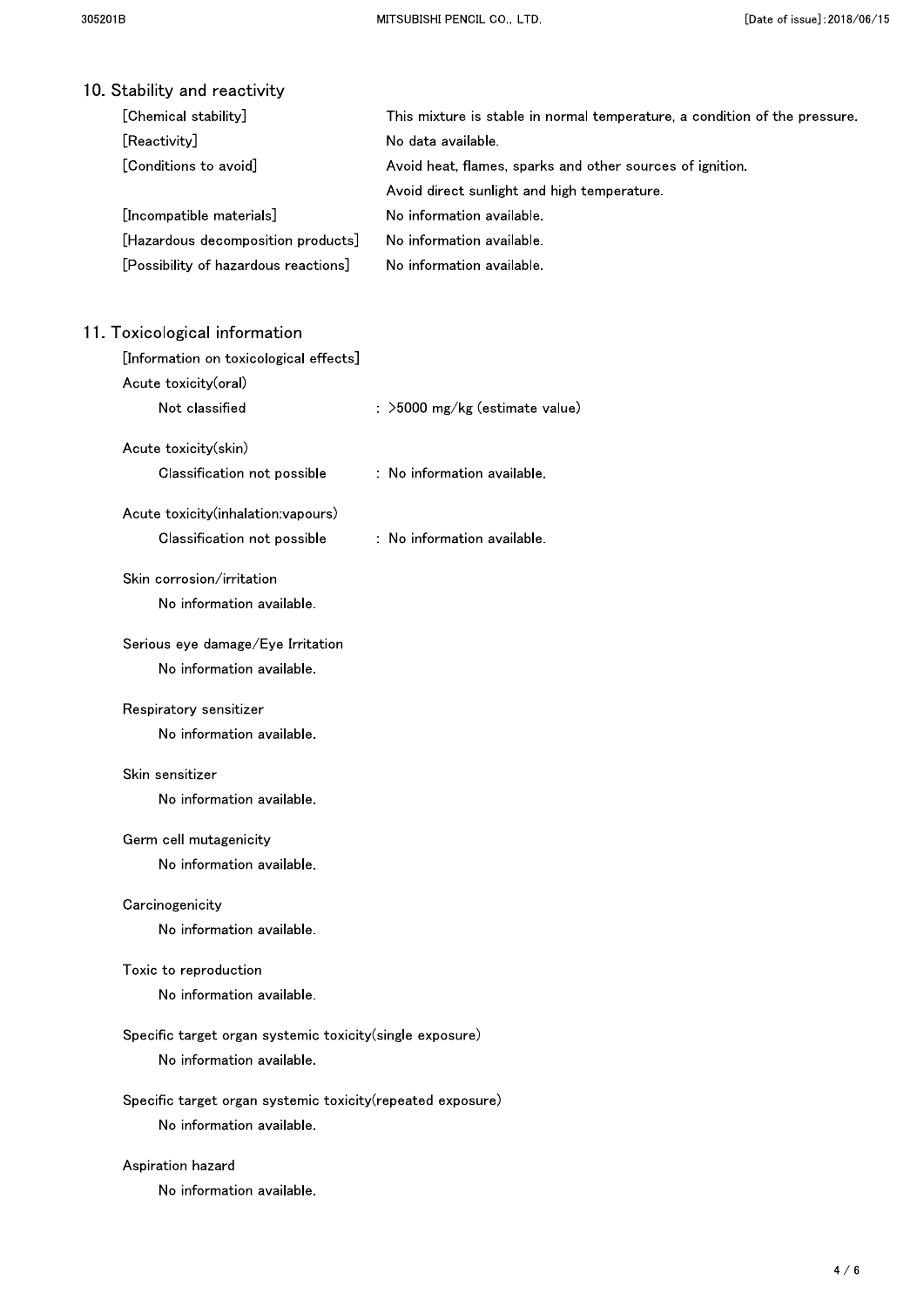Hazard to the Aquatic Environment (Acute) No information available.

# Hazard to the Aquatic Environment (Chronic) No information available.

# 12. Ecological information

| [Toxicity for fish]                  | No information available. |  |
|--------------------------------------|---------------------------|--|
| [Toxicity for crustaceans]           | No information available. |  |
| [Toxicity for algae]                 | No information available. |  |
| [Persistence and degradability]      |                           |  |
|                                      | No information available. |  |
| [Bioaccumulative potential]          | No information available. |  |
| [Mobility in soil]                   | No information available. |  |
| [Results of PBT and vPvB assessment] |                           |  |
|                                      | No information available. |  |
| [Other adverse effects]              | No information available. |  |

# 13. Disposal considerations

[Waste treatment methods] Dispose in accordance with all current regulations and standards. Do not allow it to flow into the drainages with waste fluid.

# 14. Transport information

| $[Transport\ hazard\ classes]$    | Not applicable                                                                                                                               |
|-----------------------------------|----------------------------------------------------------------------------------------------------------------------------------------------|
| [UN number, proper shipping name] |                                                                                                                                              |
|                                   |                                                                                                                                              |
| $[Packing$ group $]$              | $\equiv$                                                                                                                                     |
| [Special precautions for user]    | Check the container for any leakage. Load a cargo without a dropping or<br>incurring damage, and take causion against collapse of container. |

# 15. Regulatory information

[Safety, health and environmental regulations/legislation specific for the substance or mixture] Follow all regulation in your country.

### [Chemical safety assessment]

Ink or lead are manufactured in accordance with ISO 8124-3 Safety of Toys - Part 3""